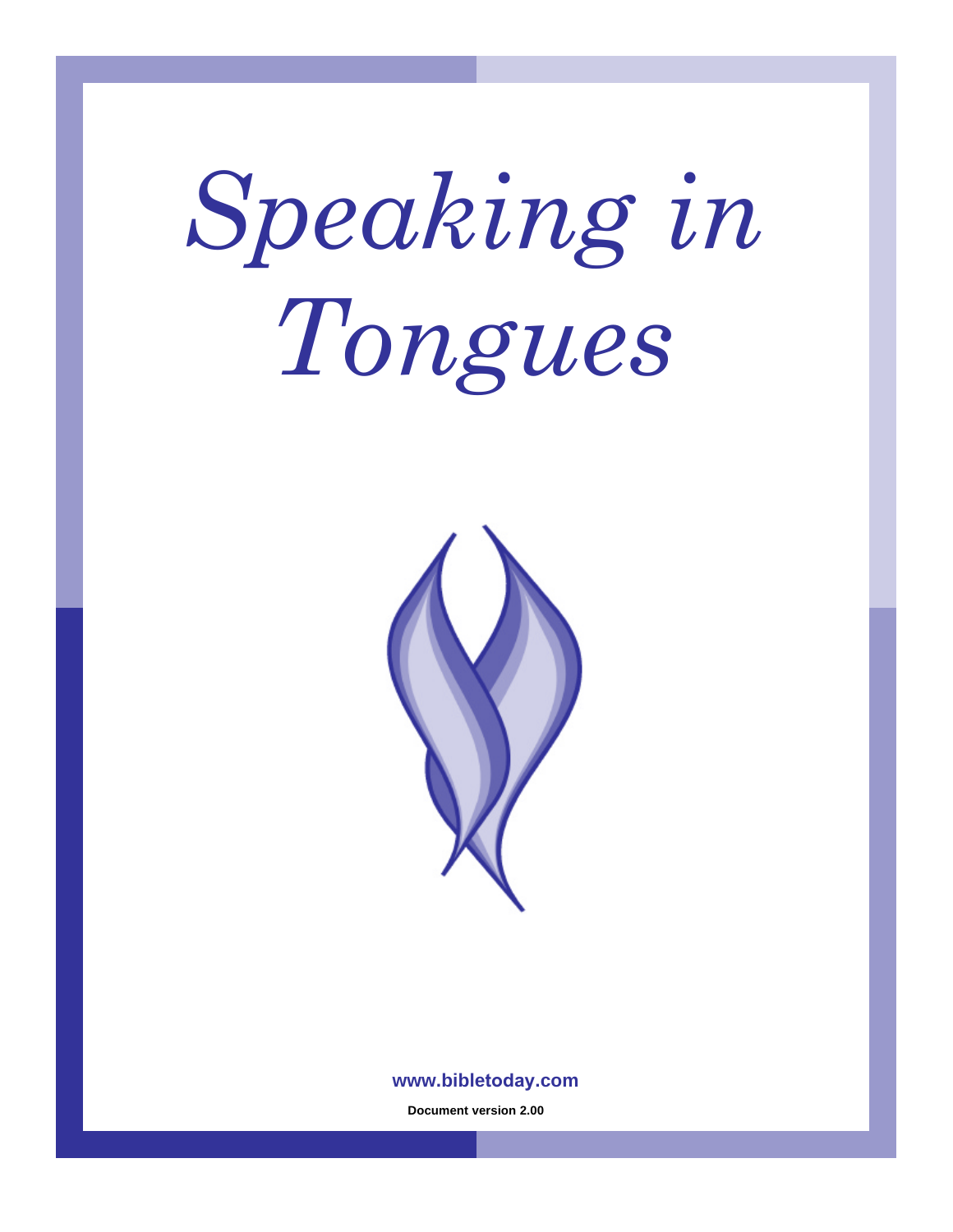#### Chapter 1

# (Tongues-Speaking) What Are Its Implications?

No Christian can ignore the many questions raised by the phenomenal growth of "glossolalia" or "speaking in tongues." The Pentecostal denominations, which had their start at the turn of this century, now claim membership of over 2,000,000. Their ranks have swelled largely at the expense of the other denominations. Now in the past twelve years the charismatic movement has deeply infiltrated the historic Protestant churches. Even the heavily guarded precincts of Catholicism have not been spared. "Born-again" Catholics who speak in tongues are not uncommon today. Then, of course, there are the "Jesus People" and the charismatic fellowships springing up on college campuses across the nation.

All have a common complaint, namely, the stagnation and hollowness of the mainline denominations which have stifled the working of the holy Spirit in the hearts of believers. Hence, there has been a mass exodus from these churches and also an inner revolt against the clergymen as these sincere Christians seek to experience the realities of the Christian life. Bible Students sympathize with this disenchantment over churchianity. In 2 Timothy 3:1-5, the Apostle Paul listed the perilous conditions in the world that mark the end of the Age. Verse 5 describes the masses of professed Christians today, "Having a form of godliness, but denying the power thereof," to which Paul adds, "from such turn away."

Actually Bible Students were the first in this exodus from churchianity. Shortly before the turn of the century they heeded the words of Revelation 18:1-4 and left the worldly churches of Babylon. Congregations of Bible Students continue to form throughout the world.

Completely independent of other Bible Students congregations or any man-made headship of Christ and the unstifled working of the holy Spirit in their hearts. As a result they experience the realities of the Christian life at the end of the Age.

There are hazards in fleeing clerical authority. The Christian's wily foe, Satan, stands ready to divert a good thing. There must be a final authority to which each, standing free in Christ, can turn. This authority cannot be an inner experience only, as it would render us vulnerable to Satan. It is disheartening to find some Christians who place their "charismatic experience" above Scripture. We trust these are the exceptions. Thank God, there is an absolute authority, the Bible, which is to govern and regulate every aspect of the Christian life. (2 Tim. 3:16 and 17; 2:15) Because we are concerned we raise the following Scriptural points relative to speaking with tongues.

#### **New Testament Criteria for Glossolalia**

Glossolalia, a Greek word that simply means tongues-speaking or speaking with tongues, was one of the miraculous gifts (Greek: charisma) of the spirit prevalent in the Church during the time of the Apostles. Many feel the holy Spirit is again miraculously bestowing the charisma of tongues on Christians. Glossolalia today generally takes the form of ecstatic, unintelligible utterances. The question of whether tongues-speaking as used in the Scriptures was ecstatic utterances or foreign languages will be considered in detail subsequently.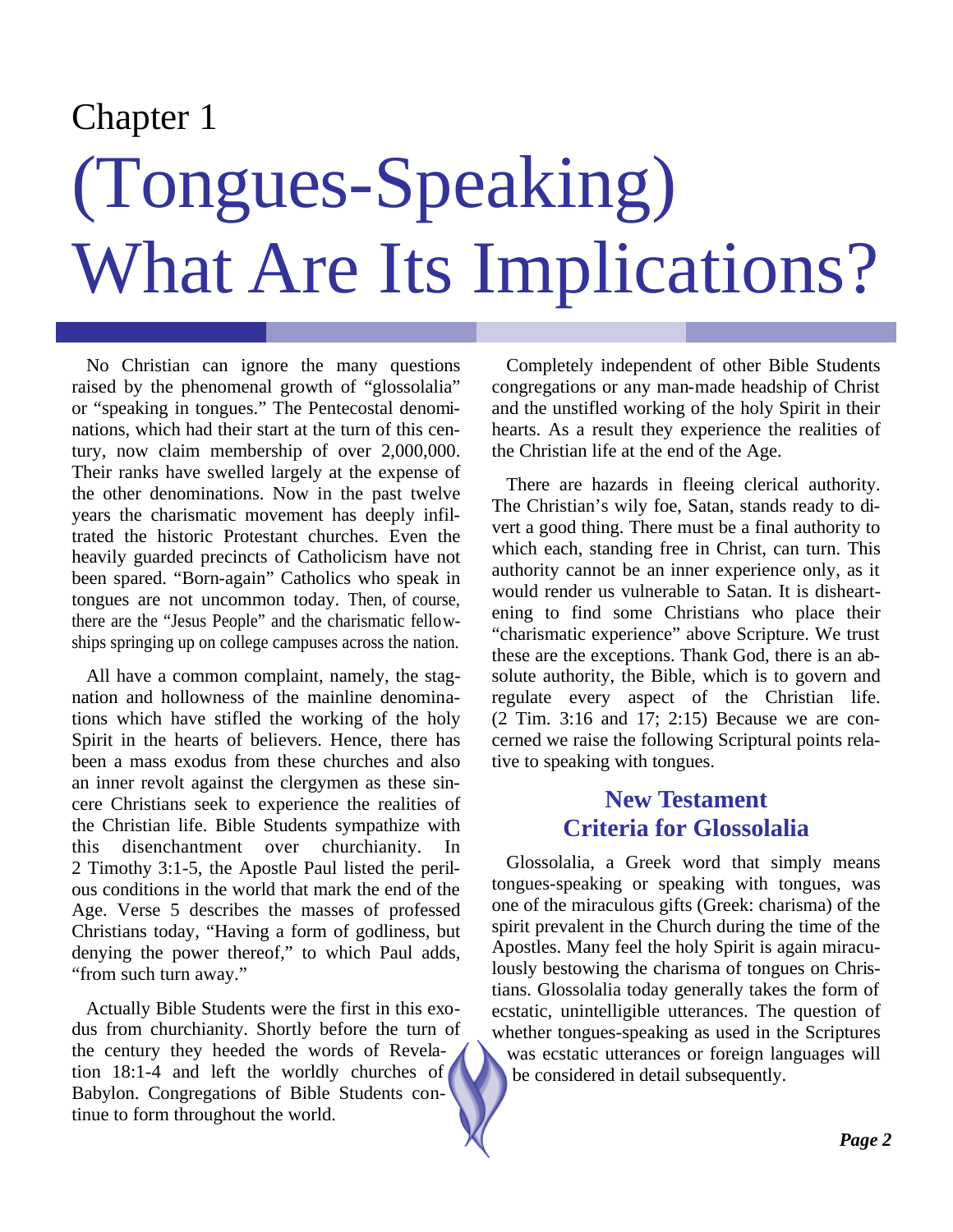Speaking with tongues in the early Church had limited practical value. Therefore, the Apostle Paul saw the need of laying down certain rules governing the use of this gift of the Spirit in the Church. These rules are found in 1 Corinthians 14. If contemporary glossolalia is a blessing of the Lord, we would naturally expect it to function in accordance with these rules.

- 1. First Corinthians 14:5, 27, 28. Tonguesspeaking is only edifying in the Church if it is interpreted. "But if there be no interpreter, let him keep silence in the Church." Note from the context that Paul includes both speaking and praying in tongues in this rule.
- 2. Most tongues-speaking today is not interpreted as enjoined by Paul.
- 3. First Corinthians 14:22. "Tongues are for a sign, not to them that believe, but to them that believe not."

The tendency of glossolalia Christians today is to impress fellow Christian believers with the need to being "Spirit-filled." Yet the Apostle said this gift was to be used primarily as a sign to unbelievers. The fact that the current usage of tongues largely ignores these two basic New Testament rules tends to cause this version of glossolalia to be suspect in the minds of many sincere Christians.

#### **How Important is Glossolalia?**

It is interesting to note how the New Testament ranks tongues-speaking as to its importance. In the 12th chapter of 1 Corinthians the Apostle Paul deals with the diversities of operations of the holy Spirit in the Church. Then he lists the gifts of the Spirit according to their importance. (1 Cor. 12:28). And what do we find at the bottom of the list? Speaking with tongues! Yet our charismatic friends seem to have a different sequence of importance today with glossolalia on or near the top.

First Corinthians 12:29-30 reveals that not all faithful Christians in the apostles' day were to expect to speak in tongues. Yet today many feel glossolalia is the badge of a Spirit-filled Christian.

The unwarranted premium placed on glossolalia today is reflected in an article which appeared in the February 28, 1975 issue of Christianity Today. The article entitled "A Plea to Some Who Speak in Tongues" was written by a pastor who opened the doors of his church to "both those who speak in tongues and those who do not." The following quotation contains some of his disappointments:

"Professing to be filled with the Spirit of humility and holiness, these persons expressed the opposite. The subtle but real spiritual conceit became more apparent until the words 'Spiritfilled' came to have a regrettable taint. Other pastors with whom I have talked have had similar experiences. There is often a 'know-it-all' attitude among those who speak in tongues that exactly contradicts what they protess in testimony. They definitely give the impression that those who do not speak in tongues have not 'arrived' spiritually, do not have the sensitivity to interpret the Scriptures, do not have prayer power that can bring results. These persons are insensitive to the concept of Christian discipline. In many of them, habits of worldliness remain while the tongues-speaking flourishes. They are unteachable. Again the spiritual superiority complex rears its ugly head. The tongues-speakers apparently believe that they know it all."

It is hoped that the extremes mentioned in this article are only characteristic of a minority. However, the article does reflect the unscriptural importance attached to glossolalia today. Disconcerting things are heard in charismatic circles, such as; noncharismatic Christians are not to be raptured but left to endure the "seven-year tribulation." Another example is the following quotation from an address given at the Presbyterian Charismatic Conference by George MacLeod, former moderator of the Church of Scotland and member of the House of Lords.

"Only the charismatic communion in all denominations can hear all that God is saying in this age of the Spirit."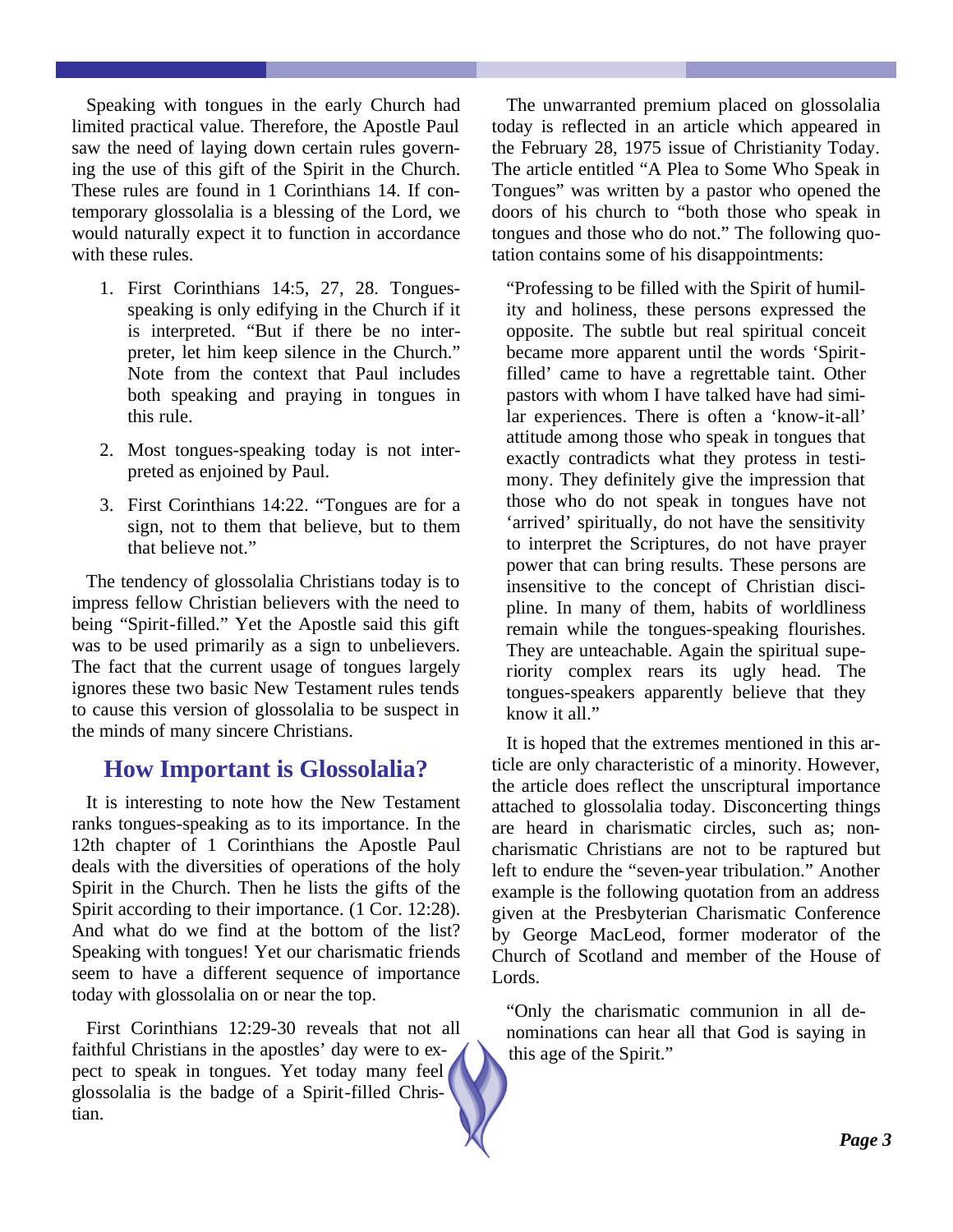Again this may be the view of a minority. Nevertheless, these extremes are symptomatic of the charged atmosphere of partisanship in the Pentecostal and neo-Pentecostal movements indicating a consensus that only glossolalic Christians are "Spirit-filled." An unwillingness by charismatics to accept that speaking with tongues was the lowest operation of the Spirit in the Church (1 Cor. 12:28) and that non-glossolalic Christians can be equally "Spirit-filled" (1 Cor. 12:30) cast serious doubt on this practice being an operation of the holy Spirit.

#### **Miraculous Gifts in the Early Church**

In 1 Corinthians 12-14, Paul uses the term "spiritual gifts" in describing the miraculous gifts such as tongues and healing. A revealing statement concerning the purpose of these "spiritual gifts" is also made by the Apostle Paul in Romans 1:11, "That I may impart unto you some spiritual gift, to the end ye may be established." Note the phrase "ye may be established." Remember the New Testament had not yet been given. Evidently the miraculous gifts of the Spirit were necessary at the critical juncture to establish the faith of the Church until the Bible had been completed. Further, the Church of Christ as a completely new operation in the plan of God required more tangible manifestations of its validity. The miraculous gifts provided this confirmatory evidence for the Church at its inception. But the gifts became superfluous (1 Cor. 13:8) after the Church had been established and the canon of the inspired writings had been completed. The Scriptures, the Apostle declares, are sufficient, "that the man of God may be thoroughly furnished unto all good works." 2 Tim. 3:17

A distinction must be made between the spiritual gifts and the gift of the holy Spirit promised to all believers in Acts 2:38. The Greek word for gift in Acts 2:38 is Dorea not Charisma. Dorea is any gratuity, but Charisma, when related to the holy Spirit, denotes a miraculous power. Therefore, Acts 2:38 cannot be used to prove that all believers down through the age would receive miraculous gifts.

It is interesting to note how the gifts (Greek - charisma) were initiated in the Church and how they were to cease. The gifts were conferred only by the apostles; however, there were two notable exceptions. These two exceptions occurred at the time of the baptism of the holy Spirit.

The one baptism of the holy Spirit (Acts 1:5) came upon the Church in two steps - both of which were indelibly marked by the miraculous manifestation of speaking in tongues. The first was on the Day of Pentecost, ten days after Jesus' ascension. The waiting disciples were baptized with the holy Spirit. How did they or anyone else know this nucleus of the Church r eceived the holy Spirit? This significant event was i ndelibly marked in history by the phenomenon of tongues which accompanied the receiving of the Spirit. As a result, the Jews from many foreign lands gathered at Jerusalem for the holy days, heard the Gospel preached in their won language or tongue. Acts 2:1-11

The second step in the baptism of the holy Spirit occurred 3 and a half years later. It was the historic event of the first gentile, Cornelius, and his household coming into the Church. This notable event was also stamped indelibly for history with the miraculous speaking of tongues. (Acts 10:44-47) Acts 11:15 confirms that the Day of Pentecost outpouring of the holy Spirit, accompanied by tongues, only occurred again at the conve rsion of Cornelius. Acts 1:5, and Acts 11:16-17 are the only Scriptures that mention the baptism of the holy Spirit. They limit this baptism to the Day of Pentecost and the conversion of Cornelius. All other scriptural accounts of gifts reveal that they came not as a baptism from the Lord but now could only be conveyed through the Apostles. (Gal. 3:5; Acts 4:19-21, 29-31; Acts 19:1- 6) This is further confirmed by Rom. 1:11 At the writing of Paul's letter to the Romans none of the apostles had visited Rome. From Rom. 1:11 we find that the Church at Rome had not yet received spiritual gifts. This was one of the reasons Paul desired to visit them thus confirming that gifts could not com e by prayer alone but only through the ministry of the apostles.

Simon Magus, though given a miraculous gift by the Apostle Peter, was reprimanded for trying to but this apostolic power of conferring gifts. Acts 8:17-23

When did the exercising of these gifts cease? If the gifts could only be conveyed by the apostles, then when they died the gifts ceased with the death of those Christians who had received these gifts from the apostles.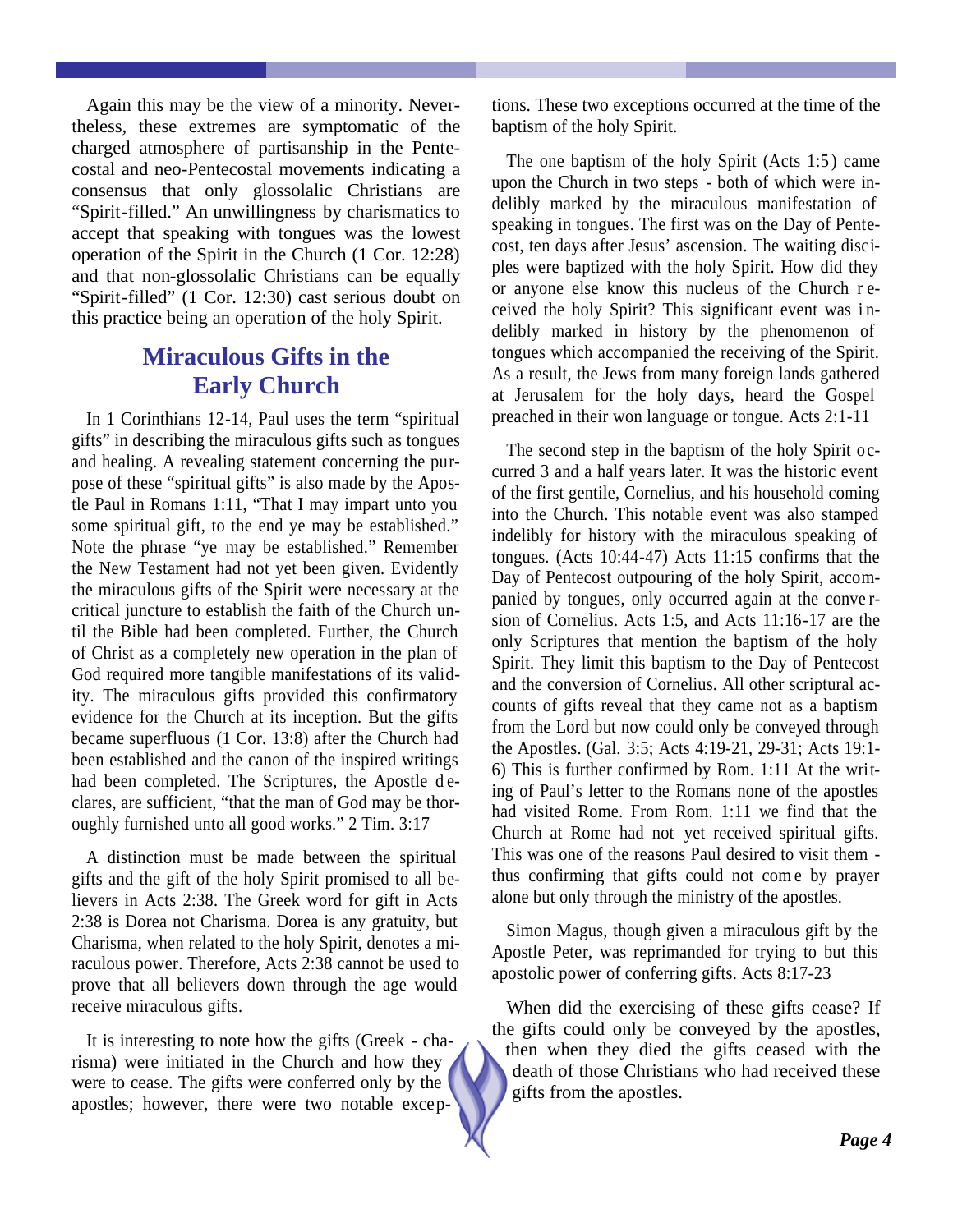### Chapter 2 Tongues Shall Cease

First Corinthians 13:8 contrasts tongues and other gifts with love, and states tongues shall cease but love will never fail. Our charismatic friends say, Yes tongues will cease when the Church is caught up with Christ. But notice verse 13, "And now abideth faith, hope, love, these three, but the greatest of these is love." Regardless of how we interpret verses 9-12, verse 13 tells us that faith, hope and love abide after something ceases. And the only thing that cease in Paul's discussion are the tongues and gifts of verse 8. After tongues and the other gifts of verse 8 cease, then faith hope and love abide or continue on. There is a time that faith and hope will exist after tongues and the other gifts cease. How long will faith and hope last? Until the Church is united with Christ in the first resurrection. Then there will be no need. Faith and hope will end in the reality of being with Christ. Therefore tongues must cease sometime before the Church's history on earth ends.

First Corinthians 13 is crucial to our subject and warrants a more detailed consideration. In 1 Corinthians 13:1-3 Paul shows that the exercising of any gift or service for God is worthless unless it is prompted by love. Then in verses 4-8 he lists all the beautiful qualities of love. In verse 8 Paul lists the last quality of love, "love never faileth," and uses it to show the transitoriness of the gifts by contrast.

Verse 8 reads: "Love never faileth: but whether there be prophecies, they shall fail; whether there be tongues, they shall cease; whether there be knowledge, it shall vanish away." Paul is referring back to the miraculous gifts of prophecy, tongues, knowledge in 1 Corinthians 12 and reveals they are only temporary.

Verses 9 and 10 - "For we know in part, and we prophecy in part. But when they which is perfect is come, then that which is in part shall be done away." Some Pentecostals apply this phrase "when that which is perfect is come" to the return of Jesus to take his Church. But note these two points. (1) The Greek word for "that" is definitely an impersonal pronoun which cannot apply to a personality. (2) The whole construction of this verse in the Greek defines a growth from the partial or incomplete to perfection or completion and not the return or coming of something which is already perfect. The Greek word here translated "perfect" is often translated "complete" elsewhere in the New Testament. Our perfection at our resurrection change is referred to by the phrase, "when that which is perfect is come." Even the miraculous gifts of knowledge and prophecy in this life are but partial or incomplete compared to the complete or perfect knowledge and vision of eternity that will be ours when we are joined with Christ.

Verses 9 and 10 show a contrast between this life and eternity. Then in verses 11 and 12, Paul makes a contrast between childhood and maturity in the Church of his day and designated tongues as the mark of childhood.

Verse 11, "When I was a child, I spake as a child, I understood as a child, I thought as a child: but when I became a man, I put away childish things." Here we may conclude that Paul associates tongues with the childhood stage in the Church. This is confirmed by a parallel statement of Paul in 1 Corinthians 14:19 and 20 where Paul call those who speak in the Church in tongues, without interpretation, as children in their thinking. And even though the Church was to pass out of its childhood stage of gifts, maturity now is only a glimpse of the perfection to be had at our resurrection change.

Verse 12, "For now [even in maturity] we see through a glass darkly; but then face to face; now I know in part; but then shall I know even as also I am known."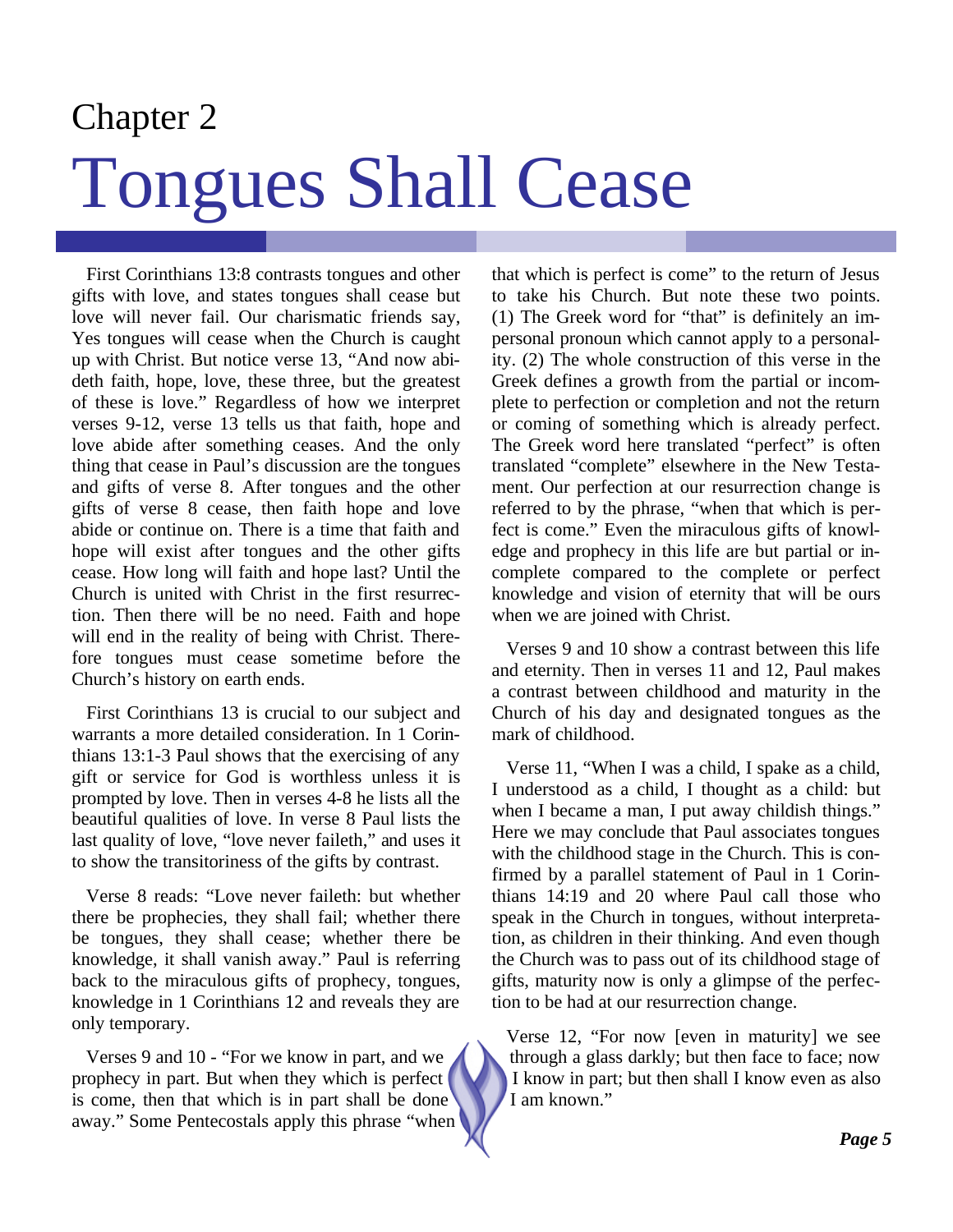Verse 13, "And now abideth faith, hope, love, these three; but the greatest of these is love." After the childhood stage of tongues and other miraculous gifts cease, the developmental qualities of the spirit, faith, hope and love will sustain the Church until her resurrection change at the end of the age. These qualities are of a more enduring nature, thereby enabling the Church to withstand the trials and besetments of the age.

Note again that the faith, hope and love of verse 13 endures after something ceases. And the only thing that ceases in 1 Corinthians 13 are tongues and the other gifts as mentioned in verse 8. Therefore, there is a period in which faith and hope will continue after tongues and the other gifts cease.

Some apply verses 9-12 of 1 Corinthians 13 to the completion of the Bible. The thought expressed is that the Church knew in part and prophesied in part (verse 9) until that which is perfect is come; that is, the Bible is finally complete (verse 10). Then the childhood stage of gifts is over (verse 11). But even having the Bible complete is a partial knowledge compared with the resurrection change (verse 12).

Whatever the merits of this application of 1 Corinthians 13:9-13 this much is certain, gifts are mentioned in the book of Acts and 1 Corinthians. Traces of the gifts are found in the earlier epistles to the Romans, the Galatians, the Ephesians. However, there is no mention of them in the later epistles of 1 and 2 Timothy, Titus, 1 and 2 Peter and John's epistles. This is significant. The New Testament writings are being circulated. Doctrinal truths, the abiding graces of faith, hope and love are what the apostles exhort the Church to rest on rather than the exceptional gifts. The tongues as foretold in 1 Corinthians 13:8 were already in the process of ceasing in the apostles' day.



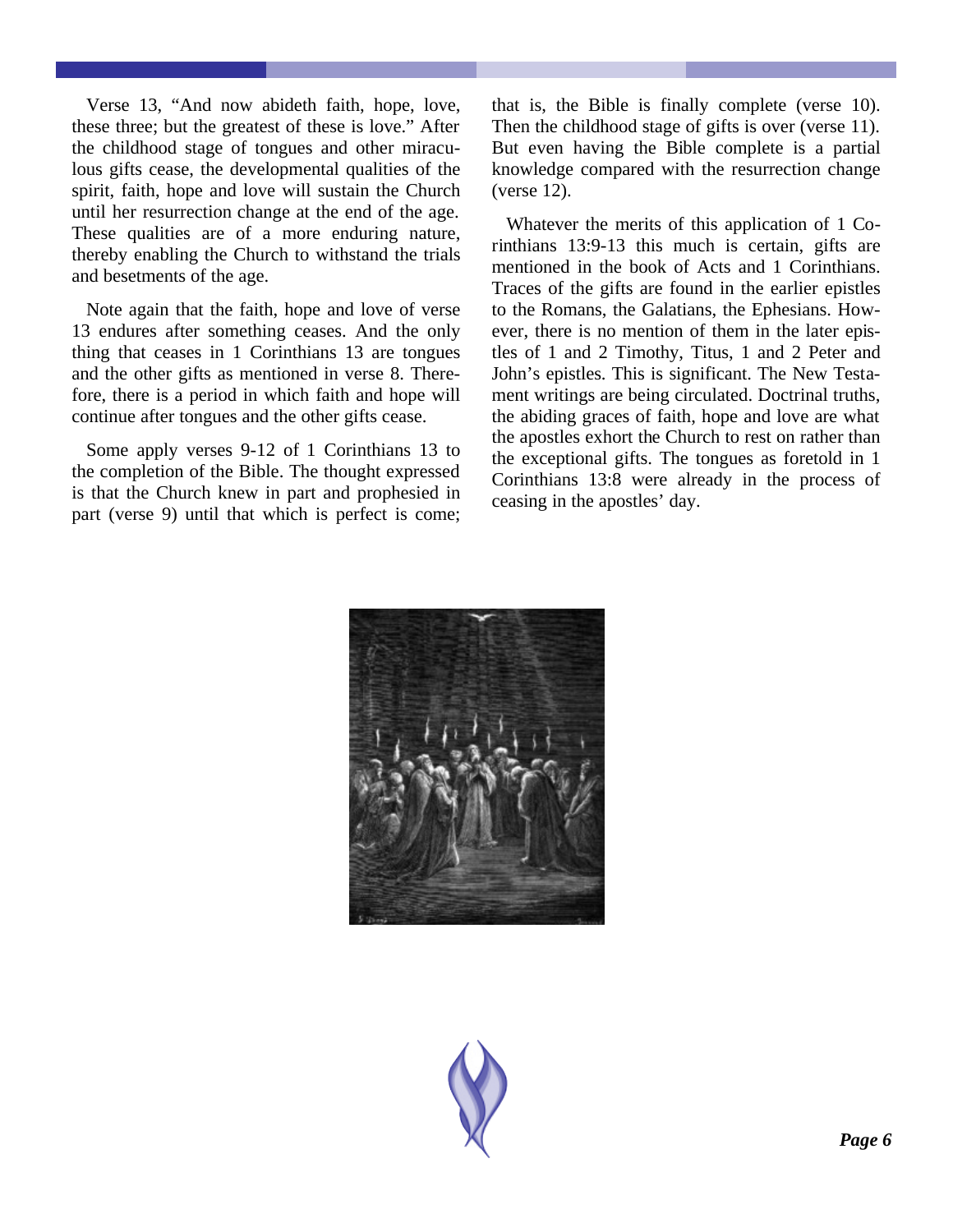### Chapter 3 Foreign Languages or Ecstatic Utterances

Most glossolatists agree that the tongue-speaking recorded in Acts 2:6-11 refers to speaking in foreign languages as verses 8-11 clearly state. When the disciples received the holy Spirit at Pentecost, they spoke in foreign tongues. What was the result? Jews, gathered in Jerusalem from many lands, heard the Gospel in their own languages. Tonguesspeaking today is not in foreign languages. Rather it takes the form of exstatic unintelligible utterances and it is claimed that the speaking in tongues discussed in chapters 12-14 of 1 Corinthians refers not to the foreign languages of Acts 2:6-11, but to ecstatic utterances.

#### **Babel Reversed**

Unintelligible ecstatic utterances miss the basic Scriptural logic for the gift of tongues. Tonguesspeaking in foreign languages was Bable reversed. Genesis 11:1-9 reveals that as the human race was repopulating after the Noahian flood, they still spoke one language. Instead of migrating throughout the earth, mankind alienated from God, concentrated together to build the city of Babel with its tower to reach unto heaven. What a monument this would be to man's united ability. But from God's perspective it was a monument of sinful man's unity to perform every evil imagination. (Gen. 11:5; Rom. 1:21) For their won eternal welfare it was better that they be scattered abroad to minimize the leavening effect of sin upon each other. To accomplish this, God "confound[ed] their [one] language, that they may not understand one another's speech." (Gen.11:7) This was the beginning of diversified languages. Becoming foreigners to each other resulted in their migrating throughout the earth. It was detrimental for man to dwell together in his sinful condition.

The picture changed when Jesus died to redeem sinful man. This good news (the word Gospel means good news) was now ready to be proclaimed to all the world. But there was a language barrier. God by the gift of tongues bridged the language barrier invoked at Babel. Now this message of reconciliation could be proclaimed to all nations. Faithful Christians evangelized the Roman World by means of the gift of tongues, the ability to speak in foreign languages, until there was a sufficient number of Christians to conduct this witness by less miraculous operations of the holy Spirit. This whole scriptural logic of Babel, and Babel bridged for the proclamation of the Gospel, is lost if tongues-speaking is unintelligible syllables.

If the gift of tongues today is ecstatic utterances, what a waste. For as Harold Lindsell observed in a Christianity Today article, "there is no known case in which a missionary received the gift of speaking the language of the group he sought to reach. Missionaries have always had to learn to speak the required languages the hard way." It would seem logical that the gift of tongues in Acts 2:6-11 and 1 Corinthians 12-14 were the same. However, we are not left to humans reasoning in this matter. First Corinthians 14:21 provides a proof that tongues as used in 1 Corinthians 14 means foreign languages as in Acts 2:6-11. Indeed 1 Corinthians 14:21 refers to and Old Testament prophecy on tonguesspeaking that was fulfilled in Acts 2:6-11. In connection with saying in 1 Corinthians 14:22 that "tongues are a sign not to them that believe but to them that believe not," Paul says in verse 21,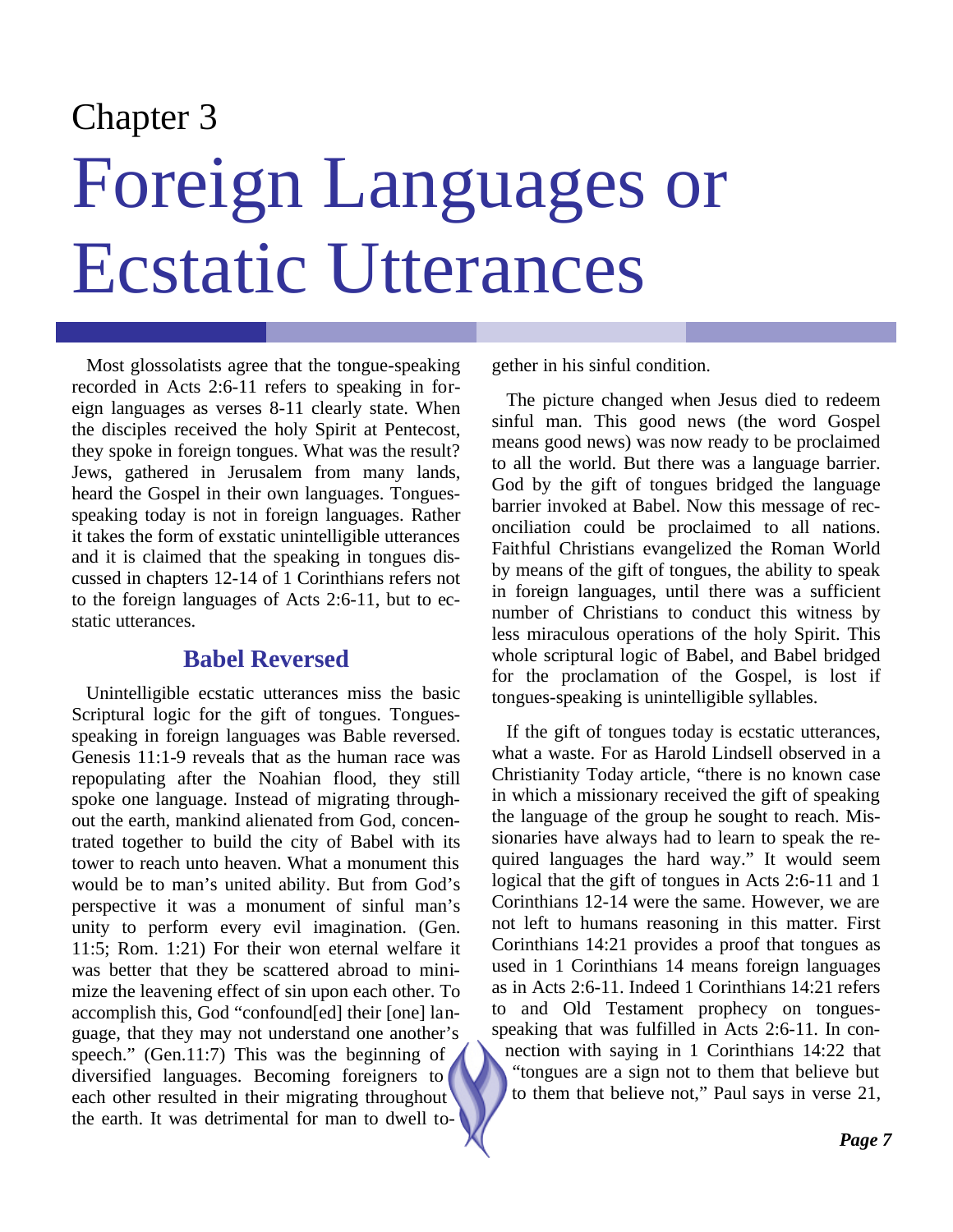"In the law it is written, With men of other tongues and other lips will I speak to this people; and yet for all that they will not hear me, saith the Lord." From where in the Law or Old Testament was Paul quoting? Paul was quoting from Isaiah 28:11(RSV) reads, "By men of strange lips and alien tongue the Lord will speak to this people…yet they would not hear." When were the Jews to be spoken to in an alien or foreign tongue? Isaiah 28:14 states, "Therefore hear the word of the Lord ye scornful men that rule this people which is in Jerusalem." The day of Pentecost in Acts 2:6-11 is the only Scripturally recorded time that unbelieving Jews in Jerusalem heard the Gospel preached in foreign languages. Thus, 1 Corinthians 14:21 and Acts 2:6- 11 both refer to the same incident. Both use "tongues" to denote foreign languages. Therefore tongues as used in 1 Corinthians, chapters 12-14 are a reference to foreign languages and not ecstatic utterances.

As is so often the case in problems of Scriptural interpretation, the Lord provides the key of interpretation within the Scriptural context. Isaiah 28:11 and 14, Acts 2:6-11 and 1 Corinthians 14:21 all refer to the same event and provide the Scriptural proof that the gift of tongues in the early Church was exclusively foreign languages. Further, the Apostle Paul uses 1 Corinthians 14:21-22 to prove that tongues are a sign for unbelievers because tongues as quoted from Isaiah 28:11 and 14 was to be a great sign to unbelieving Israel. How effective a sign was it? Three thousand unbelieving Jews accepted Christ as a result. Indeed tongues were Scripturally intended to be a sign not to believers but to unbelievers. And yet our charismatic friends use tongues as a sign among Christians to denote a "Spirit-filled Christian."

#### **The Abuse of Tongues at Corinth**

It is helpful to understand why Paul had to go into this discussion on tongues in 1 Corinthians 14. Corinth was the commercial center of Greece. Much of the commerce between Rome and the East passed through its harbors. Consequently it was a city of many different nationalities. The gift of tongues (foreign languages) was prevalent among

the brethren of Corinth to assist them in witnessing the Gospel to so many diverse nationalities. First Corinthians 14:19-20 reveals that the brethren at Corinth abused the gift. They were childish in the use of tongues. Like little children with a new toy, they wanted to show off. At their Church Services they exhorted in tongues (verse 23) and they prayed in tongues (verses 14-16) without any interpretation. This edified none (verse 5). Hence Paul's reprimand, "Yet in the church I had rather speak five words with my understanding, that by my voice I might teach others also, than ten thousand words in an unknown tongue. Brethren, be not children…"(1 Cor. 14:19-20 Note the phrase "that by my voice I might teach others ALSO." This implies that when he spoke in an understanding language he taught himself and "others also." Conversely, if he spoke in tongues (foreign languages) he just taught himself. The thought of that even when speaking in tongues he comprehended what he was saying. This, of course, is not the case with ecstatic utterances of today where the tongues-speaker does not comprehend what he is saying.

First Corinthians 14:9-11 provides another proof that Paul is speaking of foreign languages and not ecstatic utterances. In dealing with the problem of tongues Paul said, "except ye utter by the tongue words [rational sounds] easy to be understood [a common language], how shall it be known what is spoken? For ye shall speak into the air [in vain]. There are, it may be, so many kinds of voices [articulate speech] in the world, [notice Paul is not talking about so called 'heavenly languages' but voices in the world] and none of them is without signification [each national language has its distinct meaning]. Therefore if I know not the meaning of the voice, I shall be unto him that speaketh a barbarian [foreigner] unto me." The Greek word means foreigner, not barbarian. Paul is clearly saying that an unknown voice or tongue would sound like a foreign language. Novice the RSV of 1 Corinthians 14:11, "But if I do not know the meaning of the language, I shall be a foreigner to the speaker and the speaker a foreigner to me." The logic of 1 Corinthians 14:9-11 is only meaningful if tongues are foreign languages and not ecstatic utterances.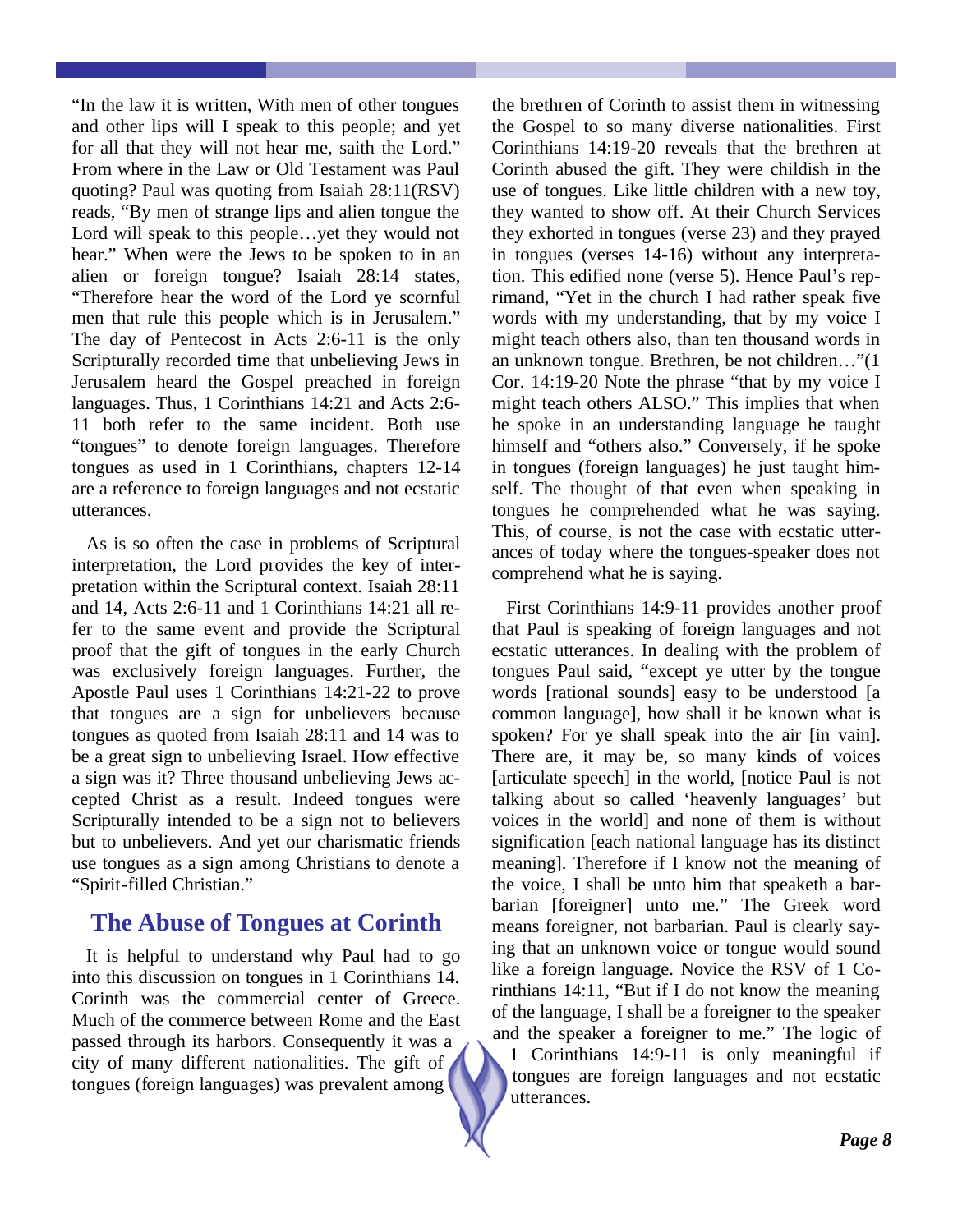#### **Tongues-Speakers Comprehend**

Contemporary glossolalists do not comprehend their won ecstatic utterances. However, those that possessed the gift of tongues at Corinth did understand what they said as is shown in 1 Corinthians 14:5, "for greater is he that prophesieth than he that speaketh with tongues, except he [the speaker] interpret, that the church may receive edifying." In 1 Corinthians 14 Paul deals with the abuse of the gift of tongues and here at the beginning of the chapter he lays the ground rule for peaking in tongues. It is the tongues-speaker who should interpret and not someone. Else Nor is this the rare exception of one person having both the gift of tongues and interpretation. Paul is here setting the basic rule, that those who spoke in tongues in the apostles' day understood what they were saying and should interpret it into the common language of the Church. Some were so proud of their gift that they spoke in tongues and didn't explain. But Paul says translate yourself.

Verse 27 and 28 expand on the ground rule of verse 5. "If any man speak in an unknown tongue, let it be by two, or at the most by three, and that by course; and let one interpret. But if there be no interpreter, let him keep silence in the church; and let him speak to himself, and to God." (I Cor. 14:27- 28) It is in this last sense Paul says, "He who speaks in a tongue edifies himself."

Notice only one was to speak in tongues at a time. A little different than what you hear in some charismatic circles today. Also "let one interpret," either the speaker or someone else. "But if there be no interpreter, let him keep silence." This proves the tongues-speaker knew beforehand what language he would speak in and whether or not there was an interpreter of that language present.

This raises a question. If according to verse 5 the tongues-speaker interprets himself, how would you have a situation as stated in verses 27 and 28, where neither the speaker nor anyone else were able to interpret. Remember Corinth was a center of many nationalities and this situation could easily arise. It is not unusual for one to understand a new language and not speak it. Greek was the common language in the church at Corinth. Say

there was an Italian Christian in the church at Corinth and he had the gift of tongues. He could understand Greek but not speak it. He would be able to translate that tongue (foreign language) into his mother tongue, Italian. However, that would be meaningless to the church. Unless someone could translate his gift of tongues into Greek, he should keep silent.

First Corinthians 14:14-17 shows that the person who is praying and singing in an unknown tongue can and should interpret it into words of understanding. "For if I pray in an unknown tongue, my spirit prayeth, but my understanding is unfriutful. What is it then? I will pray with the spirit, and I will pray with the understanding also: I will sing with the spirit, and I will sing with the understanding also. Else when thou shalt bless with the spirit, how shall he that occupieth the room of the unlearned say Amen at thy giving of thanks, seeing he unde rstandeth not what thou sayest? For thou verily givest thanks well, but the other is not edified."

Notice the phrase "my spirit" in verse 14 in which Paul observes if he prayed in an unknown tongue, it was "my spirit" - not the holy Spirit mechanically taking over. It was his gift of the Spirit by which he prayed intelligently in a foreign language. But this would create a problem. His understanding of what he was praying would not be fruitful to others, since they would not understand the foreign language. Therefore, what would he do? He would pray and sing with the gift of the Spirit but he would also interpret it so that others could understand and be edified. This again confirms that the tongues-speaker comprehended what he was saying and that even prayers uttered in tongues were to be interpreted for the benefit of others present.

This consideration of tongues in 1 Corinthians 14 reveals three basic points concerning tongues in the apostles' day.

- 1. Tongues were foreign languages.
- 2. The tongues-speaker understood what he said.
- 3. All utterances by the gift of tongues in the congregation, including prayers, were to be interpreted.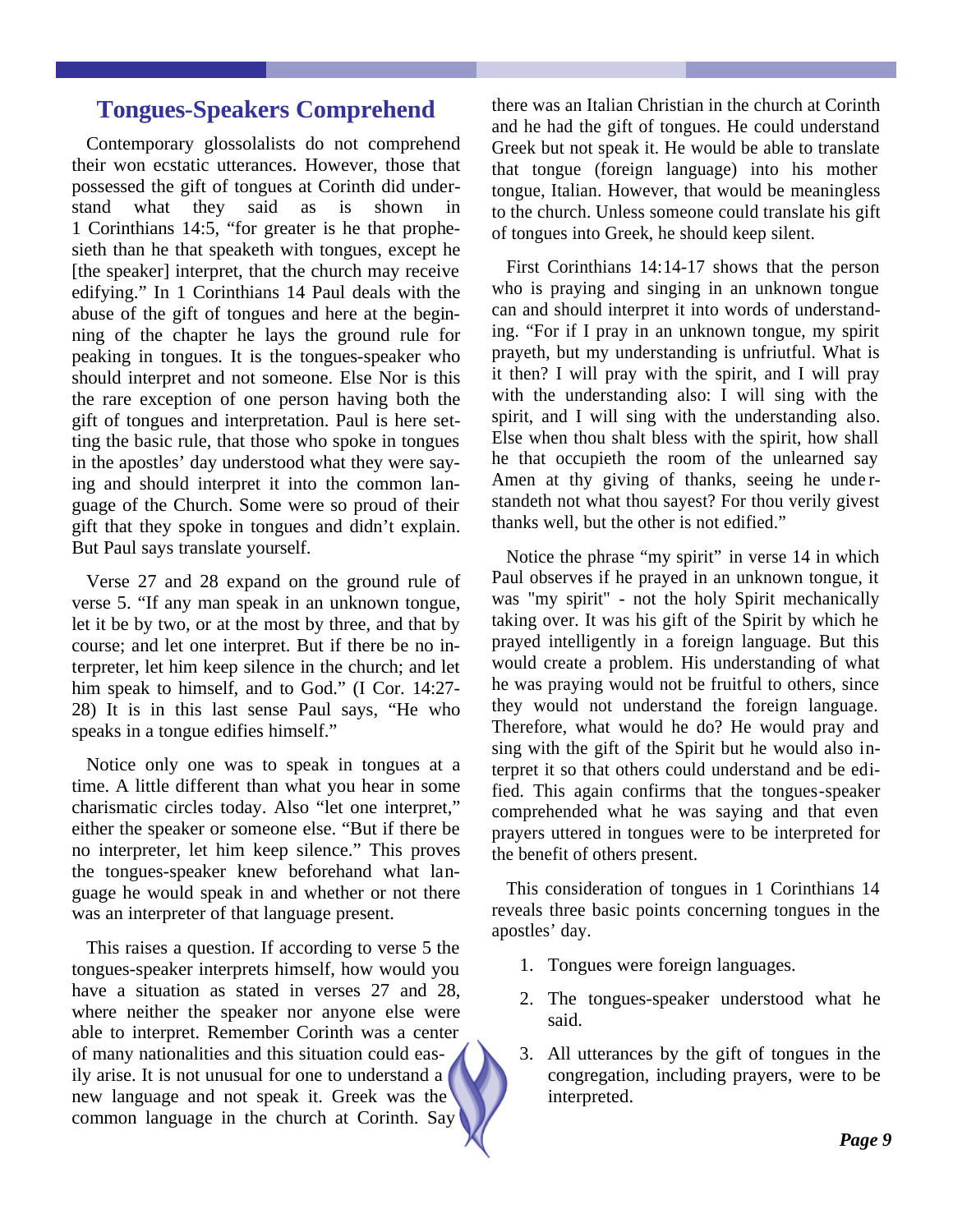### Chapter 4 Glossolalia Today

If the gift of tongues was not ecstatic utterances and if the gift of tongues ceased shortly after the death of the Apostles, then how do we account for the phenomenon of tongues in the form of ecstatic utterances today? It is interesting to note that glossolalia is not a phenomenon confined to Christianity. Pagan religions throughout the world are frenzied with tongues. This is reflected in an article in the *Journal of the American Scientific Affiliation* entitled "An Ethnological Study of Glossolalia" by George J. Jennings, March 1968. Jennings observes that glossolalia is practiced amoung the following non-Christian religions of the world; the Peyote cult among the North American Indians, the Haida Indians of the Pacific Northwest, Shamans in the Sudan, the Shango cult of the West Coast of Africa, the Shago cult in Trinidad, the Voodoo cult in Haiti, the Aborigines of South American and Australia, the aboriginal peoples of the subarctic regions of North America and Asia, the Shamans in Greenland, the Dyaks of Borneo, the Zor cult of Ethiopia, the Siberian shamans, the Chaco Indians of South America, the Curanderos of the Andes, the Kinka in the African Sudan, the Thonga shamans of Africa, and the Tibetan monks. Certainly we wouldn't attribute Glossolalia in these heathen religions to the work of the holy Spirit.

Behavioral Scientists have conducted extensive research on glossolalia and for the most part concur that supernatural forces are not necessary to explain its existence. This is shown in an article entitled "Behavioral Science Research on the Nature of Glossolalia" which appears in the September, 1968, issue of the *Journal of the American Scientific Affiliation*. This article is perhaps one of the most comprehensive scientific discussions on glossolalia and some of its conclusions are briefly quoted as follows:

#### **VI. Summary of Behavioral Science Research Data on Glossolalia**

- 1.Glossolalia is an ancient and widespread phenomenon of most societies, occurring most usually in connection with religion.
- 2.Glossolalia may occur as part of a larger condition of hysterical, dissociative, or trance states, or it may occur completely alone.
- 3.Glossolalia is not necessarily related to specific personality types.
- 4.Glossolalia may be deviant behavior due to abnormality of the mind, or it may be normal expected behavior, depending on the social and cultural environment.
- 5.Glossolalia is a form of partially developed speech in which the thoughtspeech apparatus of the person is used for a variety of internal mental functions.
- 6.Glossolalia may be a form of healthy regression in the service of the ego, leading to more creative modes of life.

#### **VII. Possible Theological Implications**

In my discussion in this paper, there is a wealth of reasonable information which gives us an outline of the mental, social, and cultural contexts within which glossolalia can be, and is, produced. Thus we need not invoke either divine or devilish supernatural forces to explain or justify the existence and function of glossolalia.

However, the fact that we have a reasonable scientific framework for explaining and understanding this behavior does not necessarily un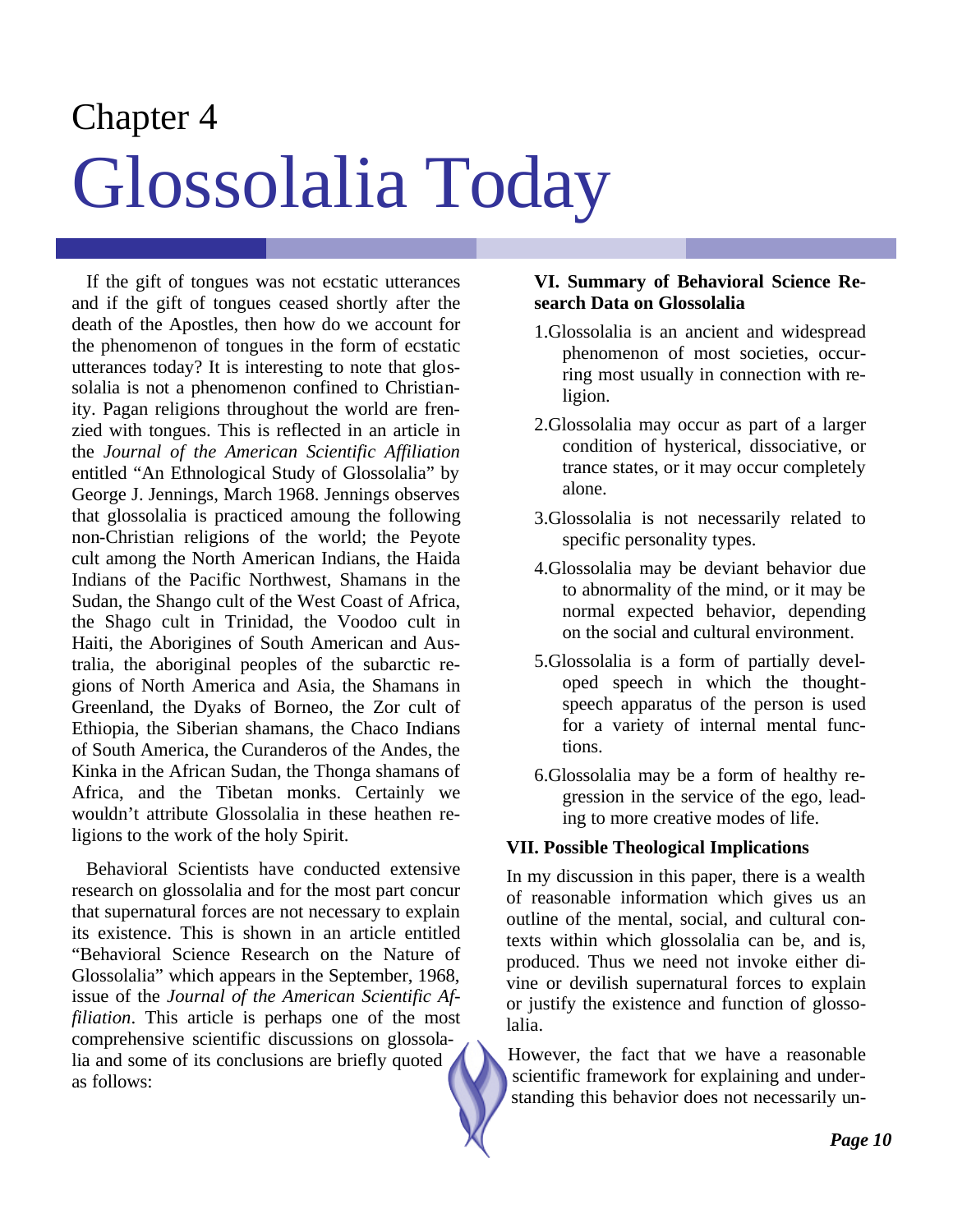dercut its importance or value to either and individual or a religious group. Glossolalia can be useful and valuable as a media of spiritual exercise for an adherent.

Perhaps the most important distinction that should be made is between cause and consequence. Glossolalia is not "caused" by supernatural forces. However, glossolalia may be a "consequence" of involvement in deep and meaningful spiritual worship. Glossolalia does not miraculously change people in a supernatural sense, but participating in glossolalia is a part of a larger social and personal commitment may play an important role in the change of direction in participant's lives.

#### **VIII. Summary**

Glossolalia is an unusual pattern of aberrant speech. Areview of the current research data provides a new source of information for examining the phenomena of glossolalia. If is a notification of the conscious connection between inner speech and outer speech. The meaning and function of glossolalia is closely tied to its social and cultural context. The historic theological debates concerning glossolalia centered on whether it was of divine or devilish origin. Such debate is irrelevant. Glossolalia, as such, is not a spiritual phenomena, but is may be a result of deep and meaningful spiritual exercise.

Whether we agree with these conclusions or not, the research referred to in the article reveals that glossolalia today is actually abbreviations of known languages. Note the following quotations:

#### **5A. Structural Linguistics of Glossolalia**

A number of studies on American Englishspeaking glossolalists have recently been done. These reports vary somewhat in the specific technical conclusions, but in general there is consistency in the conclusions. The differences seem to be due to the fact that glossolalic speech has different degrees of organization. Some glossolalia is very poorly organized and consists of little more than grunts and barelyformed sounds, while other glossolalia is highly organized into a systematic series of vowels and consonants. Several language studies, including our own, suggest that glossolalists develop their speech from ill-formed structure to "practiced" and "polished" glossolalic speech. Thus the quality of glossolalia depends to some extent on the stage of development of glossolalia.

The following seem to be reasonable conclusions from these studies. Glossolalia, in English-speaking subjects, is composed of the basic speech elements of English. The major difference consists of a lack of organization of the basic vowels and consonants into the elements necessary for intelligible speech. The elements of speech such as pauses, breaths, intonations, etc., are greatly reduced or changed. Thus glossolalic speech tends to resemble the early speech qualities of young children before they organize all the various parts of the adult language. Further, there is a reduced number of vowels and consonants used. The conclusions of the linguists is that glossolalia has the characteristics of partially formed language, while lacking certain requirements of true language.

Indeed, many of the qualities of glossolalic speech are those found in the speech of young children. A comparison of Devereaux's outline of children's speech and glossolalic speech is striking. On this basis, one may suggest that glossolalic speech appears to be a return to an early way of speaking, in which speaking and sound are used for purposes other than just the communication of thought. This idea gets further support from other data to be cited.

Another line of investigation has focused on the duplication of glossolalia under experimental rather than religious conditions. Al Carlson, at the University of California, recorded two types of glossolalia. One type was recorded by volunteers who were asked to spontaneously speak in unknown language without having ever heard glossolalia. These speech samples were then rated and the two types of glossolalia could not be distinguished from each other. In fact, the "contrived" received better ratings as "good glossolalia" than did the actual glossolalia.

Werner Cohn, at the University of British Co-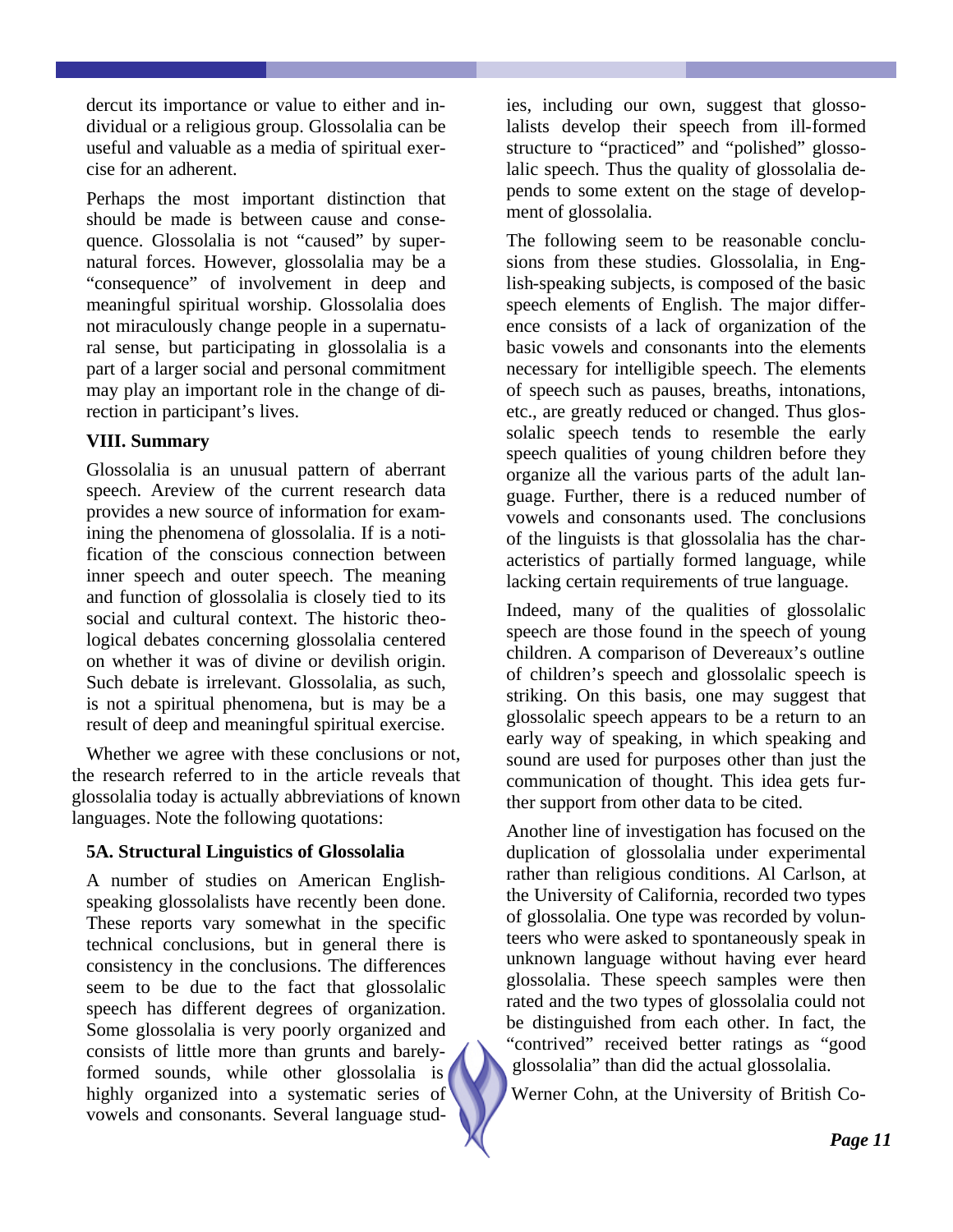lumbia, took naïve students to Pentecostal churches to hear glossolalia and then asked the students to speak in glossolalia in the laboratory. They were able to successfully do so. Their recordings were then played to glossolalists who described the glossolalia as beautiful examples.

In sum, the data suggest: that glossolalia has a specific language structure based on the language tongue of the speaker; that the linguistic organization is limited; and that the capacity to speak in this type of semi-organized language can be duplicated under experimental conditions. Thus, glossolalia does not appear to be a "strange language," but rather the aborted or incomplete formation of familiar language.

This research clearly undercuts the claims of glossolalists that they speak a "heavenly language." In reality they are speaking abbreviations of their national language.

Another interesting article appeared in the *New York Times,* January 21, 1974:

JohnP. Kildahl, a clinical psychologist and professor at New York Theological Seminary, said here today that the Pentecostal practice of speaking in tongues constituted "learned behavior."

Dr. Kildahl, an ordained Lutheran clergyman and former chief psychologist at the Lutheran Medical Center in Brooklyn, recently published a study of glossolalia undertaken with a grant form the National Institute of Mental Health.

In his address, he said that on the basis of his research and extensive correspondence with charismatic Christians it appeared that five elements were normally present when someone began speaking in tongues. These are a "magnetic" relationship with a group leader, a sense of personal distress, and "intense emotional atmosphere," a supporting group, and the prior learning of a rationale of its religious significance. In the case of people who begin to speak in tongues when they alone, he said "these five conditions have been present in the days or weeks preceding the initial experience."

Kildahl in his book *The Psychology of Speaking in Tongues,* further explains how glossolalia is initiated:

#### **How the Experience is Initiated**

Typically after an ordinary evening church service, interested members of the congregation are invited to remain in church in order to discuss the gift of tongues. The leader encourages the people to "receive" this ability going from one another laying his hands on each person's head. "Say after me what I say, and then go on speaking in the tongue that the Lord will give you." One might utter a few syllables, speak for two or three minutes, or ten, or not for several days and while at home. "It was the best I ever felt in all my thirty-one years."

Once possessed of this ability, a person retains it and can speak with fluency whenever he chooses. It does not matter whether he is alone or in a group of fellow glossolalists. He can speak in tongues while driving a car or swimming. He can do it silently in the midst of a party, or aloud before a large audience. The experience brings peace and joy and inner harmony. Glossolalists view it as an answer to prayer, an assurance of divine love and acceptance. It is referred to as a "direct and personal encounter with the holy Spirit."

How do we explain tongues today? As has been noted, tongues-speaking is also practiced in many heathen religions throughout the world today. Certainly this is not the work of the holy Spirit. Perhaps Behavioral Scientists are correct in saying that much of tongues-speaking has a natural explanation. However, this much is observable - when a person has experienced tongues he is absolutely convinced as to the scripturalness of his experience and the correctness of his doctrinal beliefs. Hence the traditional Pentecostal insists on the correctness of the "second blessing." The theologically liberal Protestant who speaks in tongues feels that his doubt in the inspiration of the Bible is vindicated. Catholic Pentecostals testify that the charismatic experience has deepened their devotion to Mary. A glossolalic experience convinces Mormons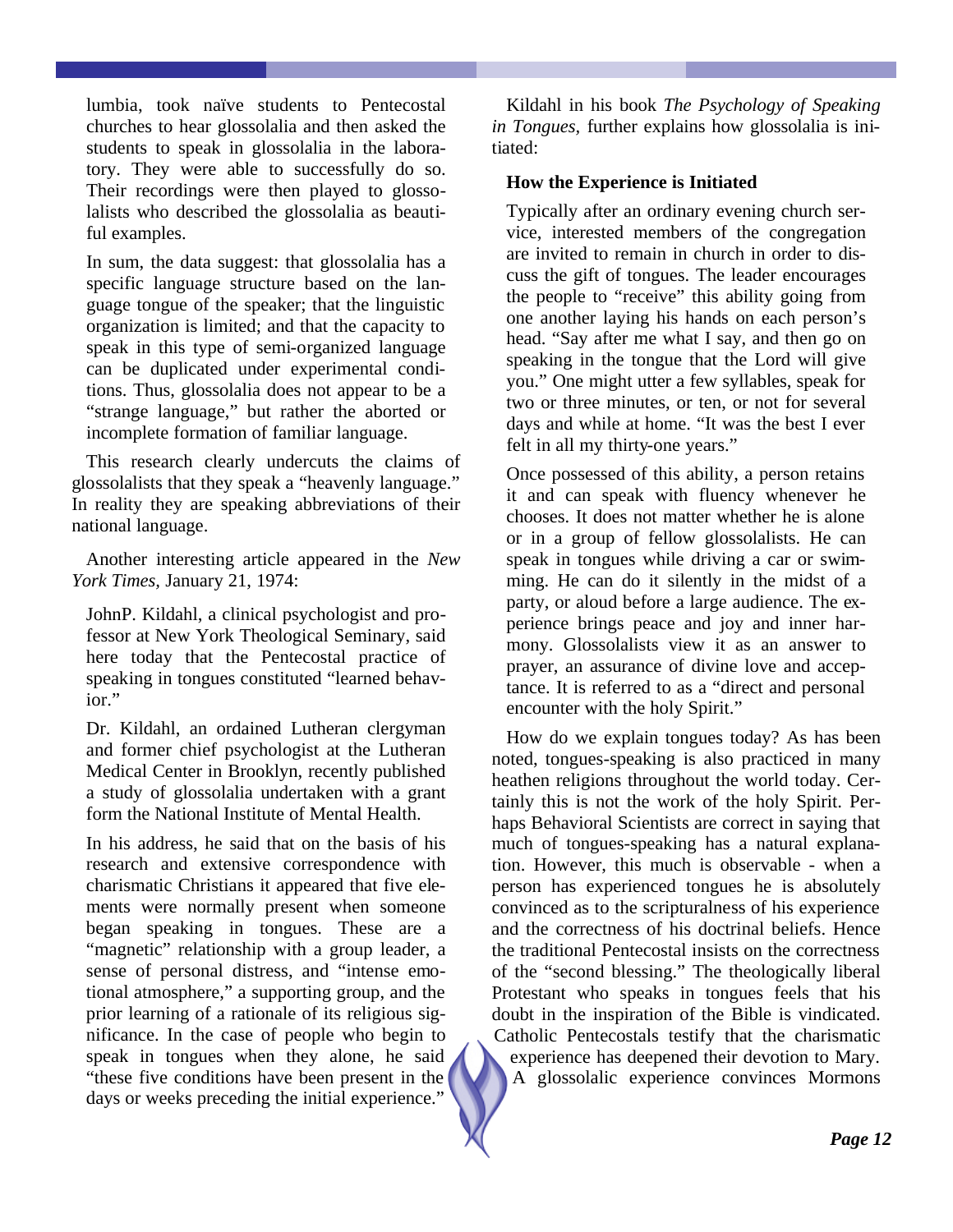that their brand of Christianity is right, etc. Thus, while tongues may not be directly caused by Satan yet it can be used by him as an effective means of sidetracking sincere Christians. The following scriptures reveal that one of the signs of the end of the world or age would be the phenomenal working deceptions of Satan in the Church. "And Jesus said unto them, See ye not all these things? Verily I say unto you, There shall not be left here one stone upon another, that shall not be thrown down." "For there shall arise false Christs, and false prophets, and shall shew great signs and wonders; insomuch that, if it were possible, they shall deceive the very elect." Matt. 24:2 and 24

"Even his, whose coming is after the working of Satan with all power and signs and lying wonders, And with all deceivableness of unrighteousness in them that perish; because they received not the love of the truth, that they might be saved. And for this cause God shall send them strong delusion, that they should believe a lie." 2 Thes. 2:9-11

Satan's involvement in the charismatic wonders cannot be ruled out as part of the deceptive wonders at the end of the age.



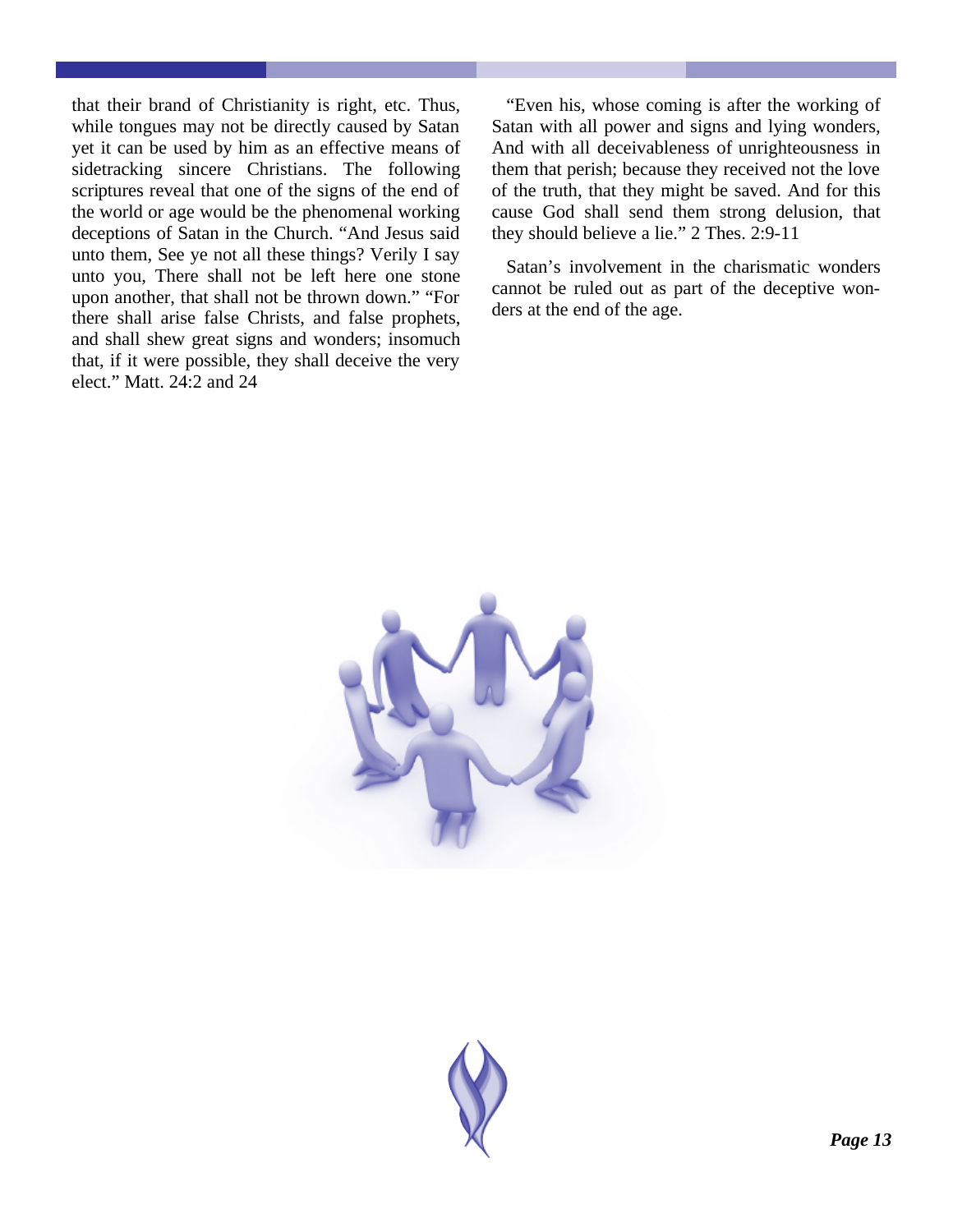#### Chapter 5

## The Spirit Filled Christian

We are happy to see our charismatic friends separating from the spirit of nominalism in the churches. However, it is disheartening to see their preoccupation with the seeming miraculous robbing them of "beholding the glory of the Lord" "with unveiled face" which comes by the study of and articulation in the "Word of God."

In connection with the creation of the earth, Genesis 1:2 says that "…the Spirit of God moved upon the face of the waters." The operation of the holy Spirit in the creation, though powerful, was a mechanical function; whereas, the operation of the holy Spirit in the Christian is not mechanical. Romans 8:11 says, "But if the Spirit of him that raised up Jesus from the dead shall also quicken your mortal bodies by his Spirit that dwelleth in you." The work of the holy Spirit in our bodies is powerful because it is far more than mechanical. It must contend with our free will. In 2 Corinthians 10:4 and 5 the Apostle describes one aspect of this work. "For the weapons of our warfare are not carnal, but mighty through God to the pulling down of strong holds; Casting down imaginations, and every high thing that exalteth itself against the knowledge of God, and bringing into captivity every thought to the obedience of Christ." Also in Gal atians 5:16-17 we read, "Walk in the Spirit and ye shall not fulfil the lust of the flesh. For the flesh lusteth against the Spirit, and the Spirit against the flesh: and these are contrary the one to the other." The real power of the Spirit is not shown by its taking over a Christian and mechanically causing the speech organs to utter sounds that are even unintelligible to the speaker. Greater power is shown in the Spirit's ability to appeal to our free will daily and hourly to fully surrender self, self-will, pride, selfish ambition, wrath, strife, selfishness, uncleanness, envy, jealousy, etc. In their place the Spirit works jointly with our wills to develop in us "the place

the Spirit works jointly with our wills to develop in us "the fruit of the Spirit which is love, joy, peace, longsuffering, gentleness, faith, meekness, temperance." Gal. 5:22-23

A Spirit-filled Christian doesn't continually exuberate emotional joy. But he will possess the inner joy which is a fruit of the Spirit, though it might at times be alloyed with pain and sorrow. As the Apostle Peter so well stated in 1 Peter 1:6-7, "Wherein ye greatly rejoice, though now for a season, if need be, ye are in heaviness through manifold temptation: That the trial of your faith, being much more precious than of gold that perisheth, though it be tried by fire, might be found unto praise and honour and glory at the appearing of Jesus Christ." Jesus, our example, had this inner joy, Hebrews 12:2-3, yet he was called "a man of sorrows, and acquainted with grief." (Isa. 53:3) It is questionable how comfortable this "man of sorrows" would feel in some emotionally pitched charismatic services.

A Spirit-filled Christian is little interested in prayers for miraculous deliverance from pain, sickness, trial, sorrow, persecution. He has grown to realize that the Lord's way generally is not the removal, but strength to bear or endure the experience. As the Apostle Paul observes in 1 Corinthians 10:13, "There hath no trial taken you but such as is common to man but God is faithful, who will not suffer you to be tried above that ye are able; but will with the trial also make a way to escape, that ye may be able to bear it." Note well the phrase, "God will not suffer you to be tried above that ye are able." Generally it is the immature Christian that needs miraculous deliverance, for he is not able to endure the experience. Whereas, the mature Christian needs only the help of the Lord and he is willing to endure or bear the experience because of the insights of the Spirit he will glean from it. Remember the Lord's answer to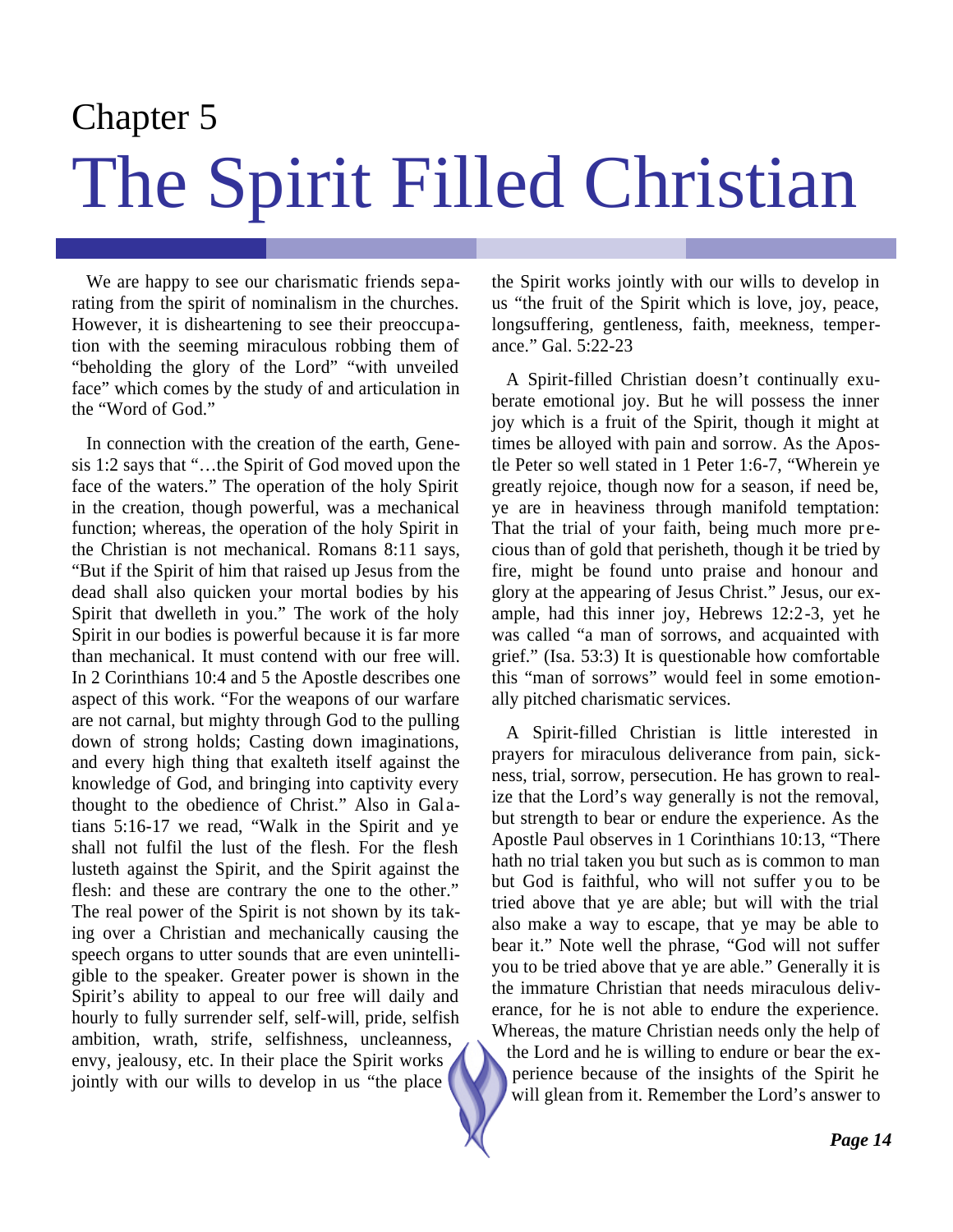Paul's thrice-uttered prayer for the removal of his physical affliction, "My grace is sufficient for thee: for my strength is made perfect in weakness. Most gladly therefore will I rather glory in my infirmities, that the power of Christ may rest upon me. Therefore I take pleasure in infirmities, in reproaches, in necessities, in persecution, in distresses for Christ's sake: for when I am weak, then am I strong." (2 Cor. 12:7- 10) Notice it is in infirmity and not in the removal of infirmities that the Christian experiences the real power of Christ. It is in weakness that the Christian through the Spirit's working power becomes strong. Were the sky always without a cloud and the ocean without a ripple, the believer would not know so well the God with whom he has to do. As one mature Christian expressed it: "It is when the clouds are the darkest and the tempest the highest that the Lord's presence is most keenly felt through a realization of his tender, personal love. His grace to sustain and his presence to cheer amid life's deepest afflictions becomes memory's most hallowed resting places."

The Spirit-filled Christian is humbly concerned for his brethren. Many Christians lament that their charismatic friends sound like little children with new toys at Christmastime. How they glory and boast in their mechanical wonders. But what did the Apostle Paul glory in? "If I must needs glory, I will glory of the things which concern mine infirmities." (2 Cor. 11:30) Paul lists the infirmities he gloried in. "Of the Jews five times received I forty stripes save one. Thrice was I beaten with rods, once was I stoned, thrice I suffered shipwreck, a night and a day I have been in the deep; In journeyings often, in perils of waters, in perils of robbers, in perils by mine own countrymen, in perils by the heathen, in perils in the city, in perils in the wilderness, in perils in the sea, in perils among false brethren; In weariness and painfulness, in watchings often, in hunger and thirst, in fastings often, in cold and nakedness." (2 Cor. 11:24- 27) Why did Paul glory in infirmity? He gives us the answer in verse 29, "Who is weak, and I am not weak? Who is offended, and I burn not?" Paul gloried in infirmity because his infirmities enabled him by the Spirit's working to sympathize with his brethren in infirmity. The ripest saints, in whom we find the deepest sympathy, the most patient forbearance, and the most tender helpfulness and consideration, are those who have been through the fires of affliction and have been rightly exercised thereby.

What is a Spirit-filled Christian? The apostles before Pentecost possessed the mechanical operation of the Spirit whereby they could perform miracles of healing, etc. (Matt. 10:1-8) But certainly they were not then Spirit-filled. It was only after years of growth following Pentecost that the apostles could write the following Spirit-filled observations:

"And we have known and believed the love that God hath to us, God is love; and he that dwelleth in love dwelleth in God, and God in him. Herein is our love made perfect, that we may have boldness in the day of judgment: because as he is, so are we in this world." (1 John 4:16-17) The Apostle John was not perfect or complete when he received the Holy spirit. But over a period of time his love was made complete or perfect.

"And beside this, giving all diligence, add to your faith virtue; and to virtue knowledge; and to knowledge temperance; and to temperance patience; and to patience godliness; and to godliness brotherly kindness; and to brotherly kindness charity. For if these things be in you, and abound, they make you that ye shall neither be barren nor unfruitful in the knowledge of our Lord Jesus Christ. But hi that lacketh these things is blind, and cannot see afar off, and hath forgotten that he was purged from his old sins." 2 Pet. 1:5-9

"Therefore being justified by faith, we have peace with God through our Lord Jesus Christ: By whom also we have access by faith into this grace wherein we stand, and rejoice in hope of the glory of God. And not only so, but we glory in tribulations also; knowing that tribulation worketh patience; and patience experience; and experience, hope: and hope maketh not ashamed; because the love of God is shed abroad in our hearts by the holy Spirit which is given unto us." (Rom. 5:1-5) Notice it is a period of time after we receive Christ (verse 1) that we have the necessary experiences to be filled with the Spirit. It should be readily apparent that the "fruit of the Spirit" (the growth of Christian graces) are of greater value than the instantly imparted "gifts of the Spirit."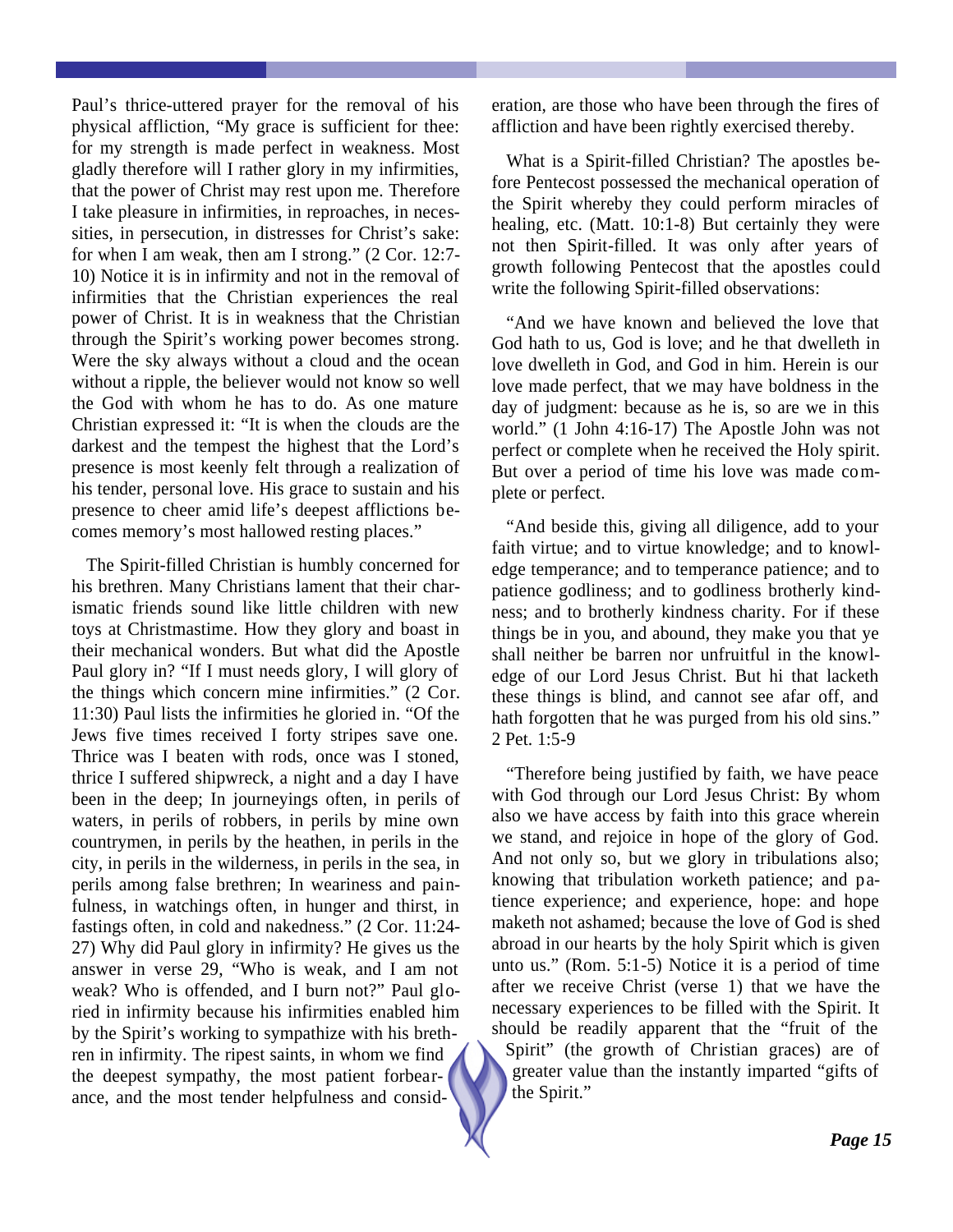### Chapter 6 Christ's Kingdom

One idea is clear throughout the Bible: God has not been attempting to convert the whole world since resurrection. The Scriptures speak of God dealing with only a Jesus' death and few for a specifice purpose. Christ's followers are spoken of as a little flock. "Fear not, little flock; for it is your Father's pleasure to give you the kingdom." (Luke 12:32) God is good only calling a few; a representative of every type of the human race is being called into the church of Christ. These will share with Christ when he establishes his kingdom for the blessing of all Paul says, "Know ye not that the saints shall judge the world?" mankind. Thus (1 Cor. 6:2) The Revelator discloses that the followers of Jesus will live and reign with him during his kingdom, during that the benefits of Jesus' death are being bestowed upon the time the world of mankind. Rev. 20:4

Jesus' words in Mark 4:11-12, show that God is not presently interested in converting even the majority of mankind. "Unto you it is given to know the mystery [secret] of the kingdom of God, but unto them that are without all these things are done in parables: that seeing they may see, and not perceive; and hearing they may hear, and not understand; lest at any time they should be converted, and their sins should be forgiven them." This scripture might seem strange to some, but it gives us an insight into what God has been doing between the death of Jesus and his return to set up his kingdom upon the earth. Have you ever wondered why the Bible is difficult to understand? By divine intent it has been written in parables, dark sayings, symbols, so that it would not be easily understood. Why? So that the majority would not bother and consequently would not be converted. During the Christian Age, the Lord is only converting a few, a "little flock," "who by patient continuance in well doing seek for, glory, honor, and immortality." (Rom. 2:7) These are elsewhere symbolically

referred to as the bride of Christ. After Christ returns, this class of believers will be united with him and then the conversion of the world will begin. Revelation 22:17 prophesied of that time: "And the Spirit and the bride [the church class] say, Come. And let him that heareth say, Come. And let him that is athirst come. And whosoever will, let him take the water of life freely."

This sequence of the call of the church, the establishment of the kingdom, then the blessing of the remainder of mankind is also corroborated by Acts 15:14-17. "God for the first time did visit the Gentiles to take out of them a people for His name [the church class]. And to this agree the words of the prophets; as it is written, after this I will return and will build that tabernacle of David which is fallen down; and I will build again the ruins thereof, and I will set it up: that the residue [remainder] of men might seek after the Lord..."

Note these points: First a small group, "a people for His name" are selected. Then the tabernacle of David, which was an Old Testament type or illustration of the Kingdom of Christ, is set up again. The restoration of the nation of Israel in Palestine is an indication that the Kingdom will soon be fully set up. Why is the church first called? Why is the kingdom (tabernacle of David) then set up? "That the residue [all that remain] of men might seek after the Lord."

It is said of Jesus that he "gave Himself a ransom for all to be testified in due time." (1 Tim. 2:6) The "due time" for the church class to learn of the ransom is now during the Christian Age, but the "due time" for the rest of mankind to understand the ransom is yet future.

Since the vast majority of the human race went down into their graves without hearing or under